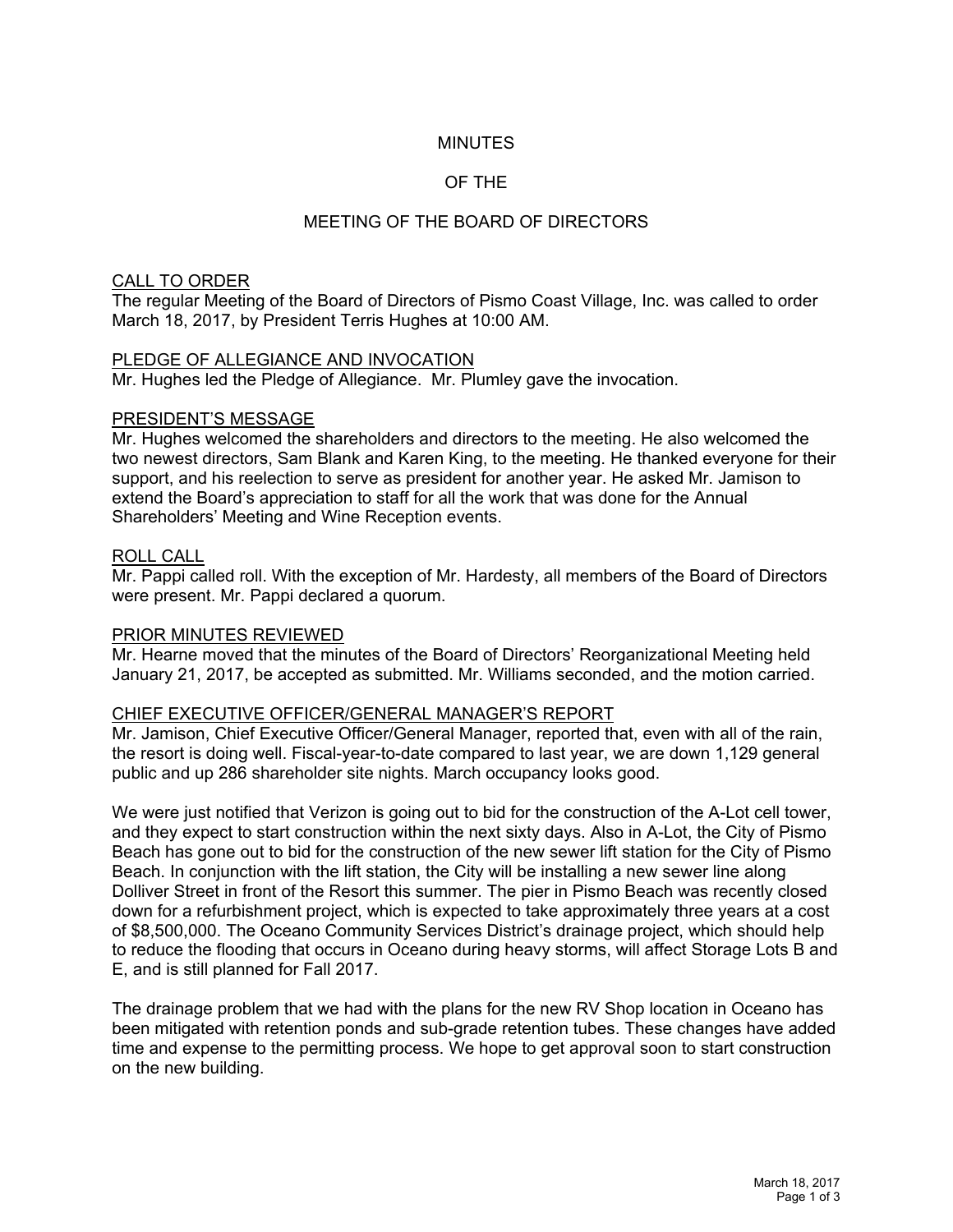The storm that we had on February 17, 2017, was very windy and rainy, and we had eight second-generation trees come down. Thankfully, none of them came down on RVs. However, a tree from the State Campground did fall onto our property and damaged the roof of a trailer parked on a campsite along our south side fence.

Work is in progress for the upgrade of our basketball court and the adjacent parking area. A new wall will be put in that will allow the parking area to move forward seven feet, new asphalt will be put down on the parking area, and a new fence will be put in around the basketball court. The basketball court will be resurfaced as a multipurpose sport court for both basketball and pickle ball play.

Some holes developed in the fiberglass floor of the swimming pool. Our goal was to have the pool re-fiberglassed by the end of March, but, because the contractor was available sooner, we were able to get the work done prior to the end of February.

The new Pismo Coast Village website is up and running, we also have some new photographs that will be added to the website. Also in production is the next edition of the AGS Visitors' Guide that is distributed to guests at check in. Next week AT&T will be upgrading the speed of the fiber optics for our Wi-Fi system from 250 megabytes per second to 400 megabytes per second.

Mr. Jamison expressed his appreciation for the cards and donations to the scholarship fund made in memory of his father who passed away in February.

## EXECUTIVE AND PERSONNEL & COMPENSATION/BENEFITS COMMITTEE REPORT

Mr. Nelson, Chair of the Personnel and Compensation/Benefits Committee, reported that there was a joint meeting held yesterday. With the exception of Mr. Hardesty, all of the committee members were present. Also attending were Mr. Jamison and Accounting Manager Kitty Karstetter. At that meeting, discussion centered around the Company's 401(K) Plan. At 2:40 PM, the committees met by conference call with a representative from PayChex, who gave a web presentation on Paychex's program for administering 401(K) programs. Following the presentation, the Committees discussed the Paychex presentation and previous presentations by other possible plan administrators. Mr. Jamison also gave the committees an update on the resort.

### FINANCE COMMITTEE REPORT

Due to the absence of Mr. Hardesty, Chair, Mr. Williams chaired the committee meeting this morning and gave the report. The Finance Committee reviewed the financial statement for February 2017. He noted that there was a slight loss for the month of February, resulting from the decline in occupancy due to rain and three unusual items. Overall, the balance sheet is healthy and the financial status of the Company is strong.

### OPERATIONS COMMITTEE REPORT

Mr. Plumley, Chair, said that the Operations Committee met this morning. The Committee reviewed the draft of the 2018 Shareholder Information Manual/Calendar. They will continue their discussion on the draft at their May meeting, prior to presenting the document for approval and adoption by the Board. Also reviewed were the guest comments received since the last meeting.